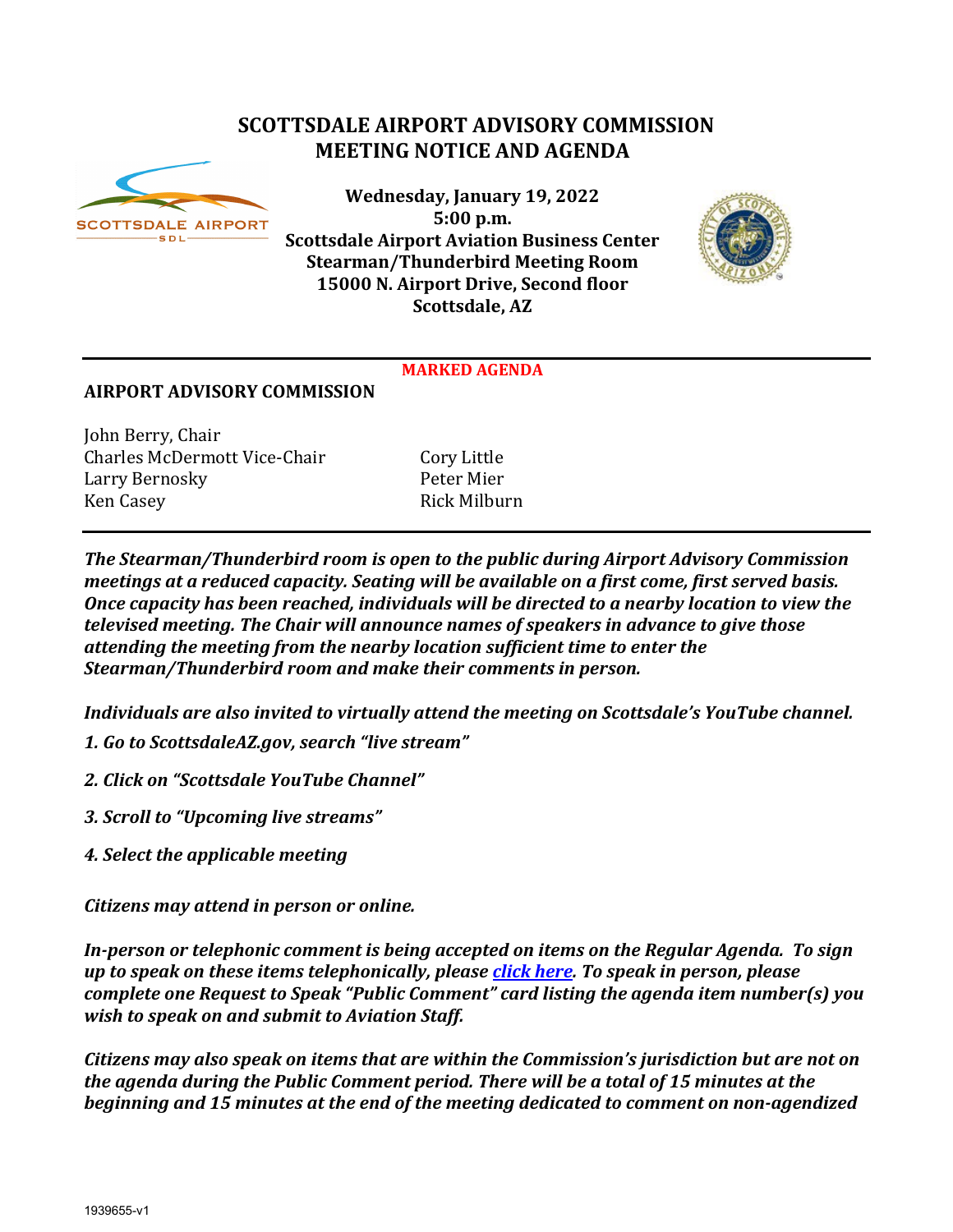*items. To sign up to speak telephonically on a non-agendized item that is within the Commission's jurisdiction, please [click here.](https://www.scottsdaleaz.gov/boards/airport-advisory-commission/spoken-comment) If in person, please complete one Request to Speak "Public Comment" card per night and submit to Aviation Staff.*

*Online Request to Speak forms for Regular and Non-Agendized items must be submitted no later than 90 minutes before the start of the meeting and must indicate whether you will be addressing the Commission in person or telephonically.* 

*Written comments on any of the items on the agenda that are being submitted electronically at least 90 minutes before the meeting will be emailed to the Commission prior to the meeting. A written public comment may be submitted electronically by [clicking here.](https://www.scottsdaleaz.gov/boards/airport-advisory-commission/public-comment)*

**Call to Order -**5:00 P.M.

**Roll Call –** ALL PRESENT (VICE-CHAIR MCDERMOTT TELEPHONICALLY)

# **Pledge of Allegiance** -CHAIR BERRY

### **Aviation Director's Report**

The public body may not propose, discuss, deliberate or take legal action on any matter in the summary unless the specific matter is properly noticed for legal action. NO REPORT.

### **Approval of Minutes**

Regular Meeting: November 17, 2021 COMMISSIONER BERNOSKY MADE A MOTION TO APPROVE THE REGULAR MEETING MINUTES OF THE NOVEMBER 17, 2021, MEETING AS PRESENTED. COMMISSIONER MILBURN SECONDED THE MOTION WHICH CARRIED 7/0 WITH CHAIR BERRY, VICE-CHAIR MCDERMOTT, COMMISSIONERS BERNOSKY, LITTLE, CASEY, MILBURN AND MIER VOTIING IN THE AFFIRMITIVE WITH NO DISSENTING VOTES.

**Public Comment** – DAVID RUMULO EXPRESSED CONCERN REGARDING WHERE LIGHT TWIN AND SINGLE ENGINE PLANES WILL PARK AFTER THE DESTRUCTION OF GREENWAY HANGARS. CHRIS WINTERHOLLER EXPRESSED CONCERN ABOUT PARKING FOR SINGLE ENGINE PLANES AT SCOTTSDALE AIRPORT. JON PHELPS SPOKE ABOUT THE LEASE JET AVIATION HAS AT SCOTTSDALE AIRPORT AND THE PLANS IN THE LEASE.

Public Comment time is reserved for citizens to comment on non-agendized items that are within the Commission's jurisdiction. No official Commission action can be taken on these items. Speakers may address the Commission once under Public Comment at the beginning or the end of the meeting, but not both. Public Comment is limited to a total of 15 minutes at the beginning and 15 minutes at the end of the meeting. Speakers are limited to three minutes to address the Commission during "Public Comment."

**REGULAR AGENDA ITEMS 1-14**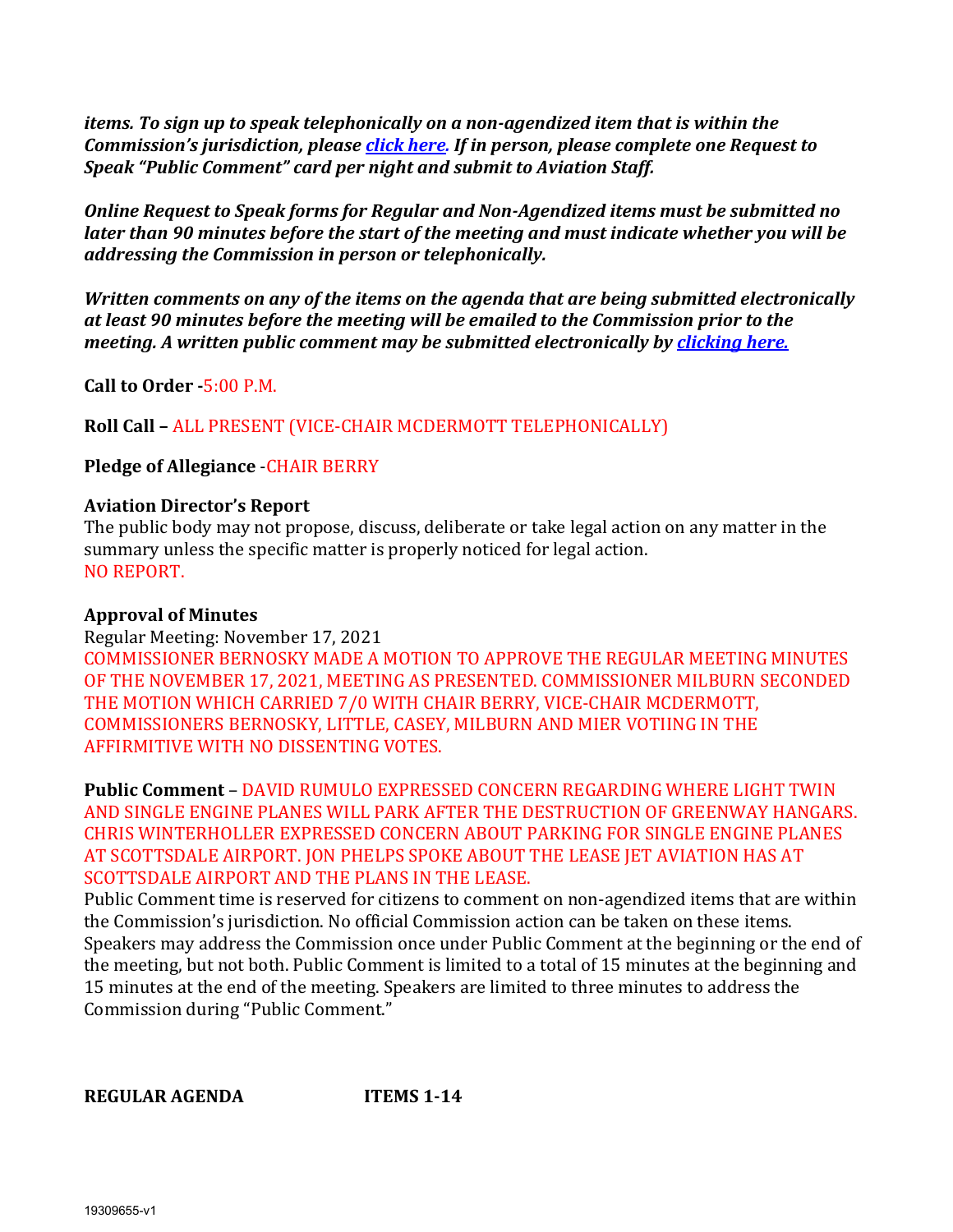**How the Regular Agenda Works:** The Commission takes a separate action on each item on the Regular Agenda.

- 1. Discussion and Possible Action regarding application for Airpark Aeronautical Business Permit for JJS Investments, LLC to conduct hangar/shade leasing services at the Scottsdale Airpark. Staff contact: Carmen Williams, Aviation Finance & Administration Manager, 480-312-8475, [cawilliams@scottsdaleaz.gov](mailto:cawilliams@scottsdaleaz.gov) COMMISSIONER CASEY MADE A MOTION TO APPROVE THE APPLICATION FOR AN AIRPARK AERONAUTICAL BUSINESS PERMIT FOR JJS INVESTMENTS, LLC TO CONDUCT HANGAR/SHADE LEASING SERVICES AT SCOTTSDALE AIRPORT. COMMISSIONER LITTLE SECONDED THE MOTION WHICH CARRIED 7/0 WITH CHAIR BERRY, VICE-CHAIR MCDERMOTT, COMMISSIONERS BERNOSKY, LITTLE, CASEY, MILBURN AND MIER VOTING IN THE AFFIRMATIVE WITH NO DISSENTING VOTES.
- 2. Discussion and information regarding Jet Aviation development at Greenway Shades/Hangars location. Staff Contact: Gary P. Mascaro, Aviation Director, 480-312-7735, [gmascaro@scottsdaleaz.gov](mailto:gmascaro@scottsdaleaz.gov)
- 3. Election of Officers

*Pursuant to By-laws of the Scottsdale Airport Advisory Commission, Section I. Organization paragraph 101. Elections. The Commission shall, in regular session following the first day of January of every year, elect from its members a Chair and Vice Chair. The term of office shall be one year and no officer shall succeed him or herself more than once.* Staff contact: Gary P. Mascaro, Aviation Director, 480-312-7735, [gmascaro@scottsdaleaz.gov](mailto:gmascaro@scottsdaleaz.gov) CHAIR BERRY MADE A MOTION TO NOMINATE VICE-CHAIR MCDERMOTT AS THE CHAIR, COMMISSIONER CASEY SECONDED THE MOTION WHICH CARRIED 7/0 WITH CHAIR BERRY, VICE-CHAIR MCDERMOTT, COMMISSIONERS BERNOSKY, LITTLE, CASEY, MILBURN AND MIER VOTING IN THE AFFIRMATIVE WITH NO DISSENTING VOTES.

CHAIR BERRY MADE A MOTION TO NOMINATE COMMISSIONER PETER MIER AS THE VICE-CHAIR, COMMISSIONER CASEY SECONDED THE MOTION WHICH CARRIED 7/0 WITH CHAIR BERRY, VICE-CHAIR MCDERMOTT, COMMISSIONERS BERNOSKY, LITTLE, CASEY, MILBURN AND MIER VOTING IN THE AFFIRMATIVE WITH NO DISSENTING VOTES.

- 4. Discussion and possible action regarding Airport Advisory Commission By-Laws *Pursuant to the By-Laws of the Scottsdale Airport Advisory Commission, Section IV, Rules and Amendments, Paragraph 401. Amended Procedures.* Staff contact: Gary P. Mascaro, Aviation Director, 480-312-7735, [gmascaro@scottsdaleaz.gov](mailto:gmascaro@scottsdaleaz.gov) NO VOTE
- 5. Discussion and Possible Action to approve Airport Advisory Commission Annual Report. Staff contact: Gary P. Mascaro, Aviation Director, 480-312-7735, [gmascaro@scottsdaleaz.gov](mailto:gmascaro@scottsdaleaz.gov) COMMISSIONER MILBURN MADE A MOTION TO APPROVE THE AIRPORT ADVISORY COMMISSION ANNUAL REPORT. COMMISSIONER BERRY SECONDED THE MOTION WHICH CARRIED 7/0 WITH CHAIR MCDERMOTT, VICE-CHAIR MIER, COMMISSIONERS BERRY,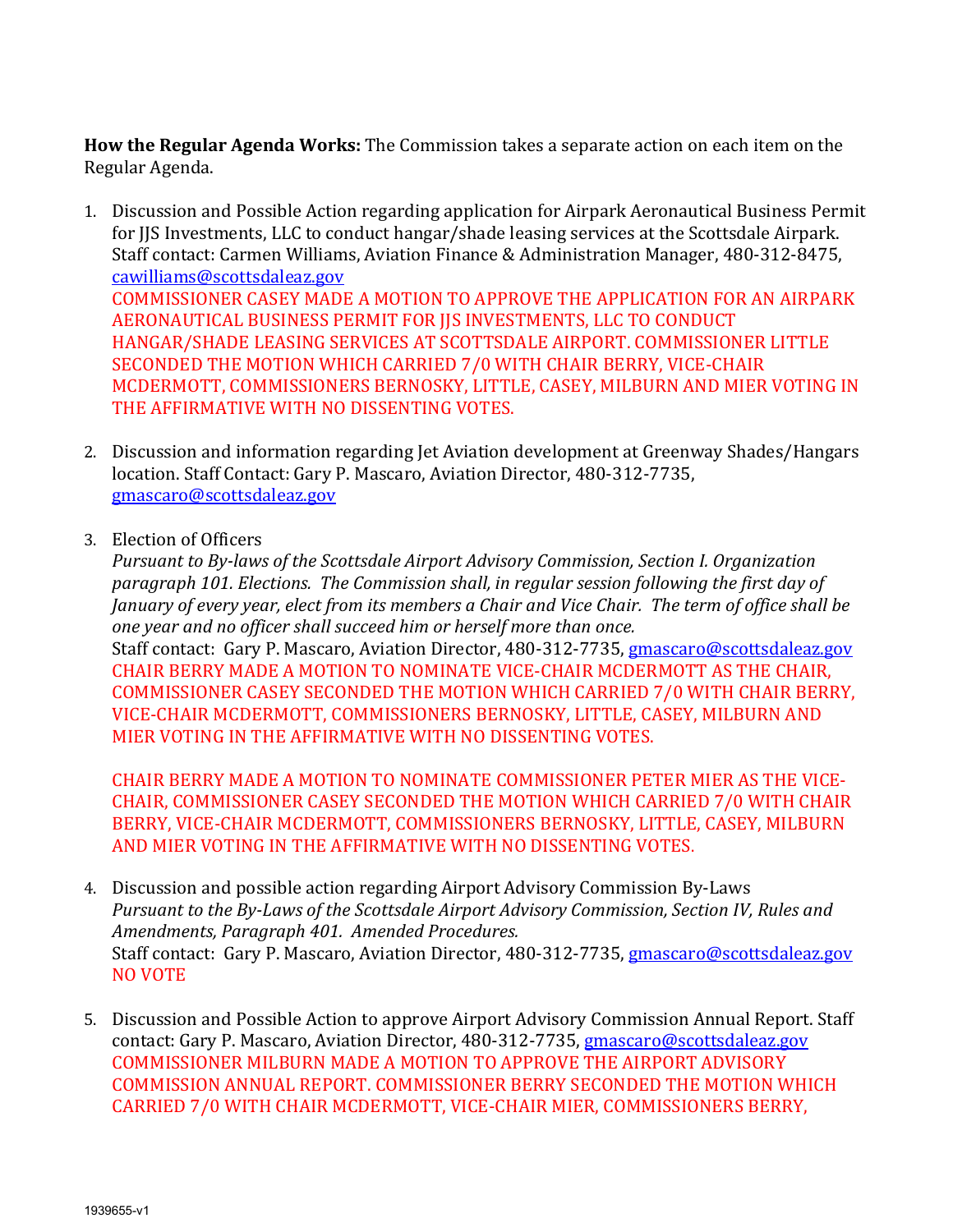### BERNOSKY, LITTLE, CASEY AND MILBURN VOTING IN THE AFFIRMATIVE WITH NO DISSENTING VOTES.

- 6. Discussion and Possible Action to Recommend Adoption of Resolution No. 12359, Authorizing Lease Agreement 2022-007-COS with 21 Luna, LLC for the lease of General Aviation Box Hangar Space at the Scottsdale Airport. Staff contact: Carmen Williams, Aviation Finance & Administration Manager, 480-312-8475, [cawilliams@scottsdaleaz.gov](mailto:cawilliams@scottsdaleaz.gov) COMMISSIONER BERNOSKY MADE A MOTION TO RECOMMEND ADOPTION OF RESOLUTION NO. 12359, AUTHORIZING LEASE AGREEMENT 2022-007-COS WITH 21 LUNA, LLC FOR LEASE OF GENERAL AVIATION BOX HANGAR SPACE AT SCOTTSDALE AIRPORT. COMMISSION LITTLE SECONDED THE MOTION WHICH CARRIED 7/0 WITH CHAIR MCDERMOTT, VICE-CHAIR MIER, COMMISSIONERS BERRY, BERNOSKY, LITTLE, CASEY AND MILBURN VOTING IN THE AFFIRMATIVE WITH NO DISSENTING VOTES.
- 7. Discussion and input regarding Airport and Airpark Aeronautical Business Permit Additions, Revocations and Cancellations. Staff contact: Carmen Williams, Aviation Administration & Finance Manager, 480-312-8475, [cawilliams@scottsdaleaz.gov](mailto:cawilliams@scottsdaleaz.gov)
- 8. Discussion and input regarding Monthly Construction Report. Staff contact: Chris Read, Assistant Aviation Director-Operations, 480-312-2674, [cread@scottsdaleaz.gov](mailto:cread@scottsdaleaz.gov)
- 9. Discussion and input regarding Monthly Operations Report. Staff contact: Chris Read, Assistant Aviation Director-Operations, 480-312-2674, [cread@scottsdaleaz.gov](mailto:cread@scottsdaleaz.gov)
- 10. Discussion and input regarding Financial Report for October and November. Staff contact: Carmen Williams, Aviation Finance & Administration Manager, 480-312-8475, [cawilliams@scottsdaleaz.gov](mailto:cawilliams@scottsdaleaz.gov)
- 11. Discussion and input regarding Quarterly Noise Complaint Summary Report. Staff contact: Sarah Ferrara, Aviation Planning & Outreach Coordinator, 480-312-8482, [sferrara@scottsdaleaz.gov](mailto:sferrara@scottsdaleaz.gov)
- 12. Discussion and input regarding Public Outreach Programs and Planning Projects. Staff contact: Sarah Ferrara, Aviation Planning & Outreach Coordinator, 480-312-8482, [sferrara@scottsdaleaz.gov](mailto:sferrara@scottsdaleaz.gov)
- 13. Administrative report from the Aviation Director, or designee, regarding the status of pending aviation-related items. Staff contact: Gary P. Mascaro, Aviation Director, 480-312-7735, [gmascaro@scottsdaleaz.gov](mailto:gmascaro@scottsdaleaz.gov)
- 14. Discussion and possible action to modify the Airport Advisory Commission Meeting Schedule and Commission Item Calendar. Staff contact: Gary P. Mascaro, Aviation Director, 480-312-7735, [gmascaro@scottsdaleaz.gov](mailto:gmascaro@scottsdaleaz.gov)